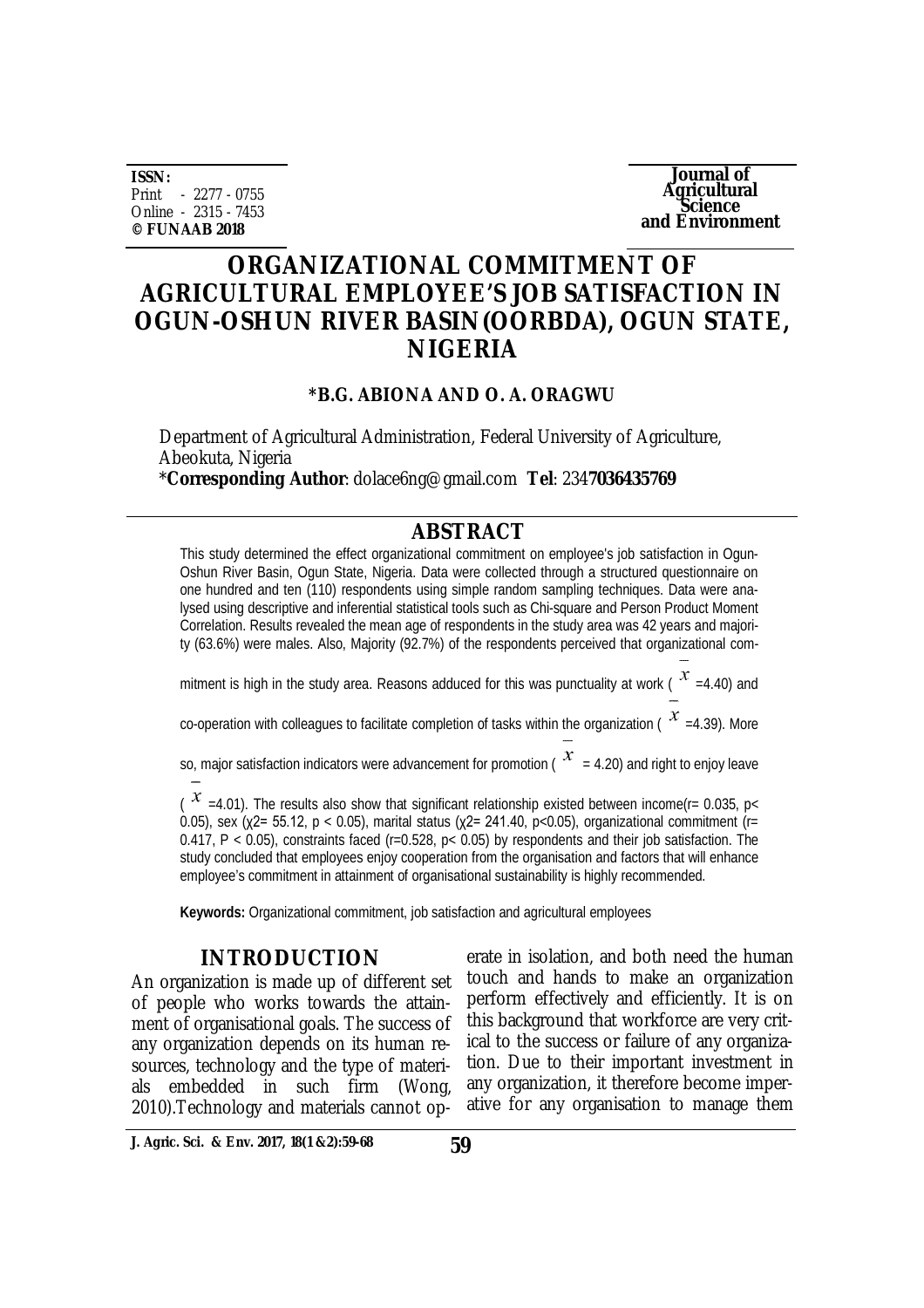properly (Tella *et al.*, 2007). Employees' commitment towards an organization is an important concept that helps organizations to retain valuable position and to get competitive advantage (Abdullah and Ramay, 2012).

Organizational commitment refers to an employee's desire to remain in the organization. It is a psychological state that binds an individual to any organization (Mathieu and Zajac, 1990). It is the extent to which an individual identifies and gets involved in a specific organization goals. A large variety of explanation and measures of organizational commitment which include; strong desire to remain as part of a specific organization; willingness to exert high level of efforts on behalf of the organization and a belief in and acceptability of the values and goals of the organization (Tella *et al*., 2007). Organizational commitment is determined by a number of individual and organizational variables including age, tenure in the organization and character such as positive and negative job design, values and the leadership style of one's supervisor (Singh and Pandey, 2004). Employees who are committed to their organization may easily accept and adhere to the organizational objectives and goals (Valentine *et al.*, 2002). A well-managed business in organization normally considers the average employees as the primary source of productivity gains. These organizations consider employees rather than capital as the core foundation of the business and contributors to firm development. Organizations that have goals to achieve would consider the happiness and satisfaction of her workforce. (Oshagbemi, 2000).

The ability of any organization to achieve its strategic goals and objectives would strongly depend on her capacity to attract, retain and maintain competent and satisfied staff into its employment. According to Sempane *et al*., (2002), job satisfaction is dependent on organizational variables such as structure, size, pay, working conditions and leadership which represents the organizational climate. However, turnover could increase if employees are not satisfied with organisation if they are treated unjustly (Martins and Coetzee 2007). Therefore, job satisfaction is concerned with how well an employee's expectations at work are in tune with outcomes and employees are interested in task assigned to them in their respective organisation (Khan, 2006 and Saeed *et al.,* 2013). However, Malik *et al.,* (2010) holds the notion that employees are satisfied based on the demand and the pay attached to their work and they will be committed if their working environment is conductive. The study focused specifically on effect of organizational commitment on job satisfaction among staff of Ogun-Oshun River Basin Development Authority (OORBDA) Ogun State, Nigeria. The objectives were to: ascertain the personal characteristics of the respondents, determine the level of employees' commitment, determine the level of job satisfaction of employees and identify the constraints affecting employees' level of job satisfaction in the study area.

## **METHODOLOGY**

### *The study area*

The study was conducted in Ogun – Oshun River Basin Development Authority (OORBDA), Ogun State, Nigeria. OORBDA is one of the twelve River Basin Development Authorities established by the Federal Government of Nigeria. The Authority was formally launched on July 4, 1977 with a mission to develop and manage surface and ground water resources within their area of coverage and provide access to safe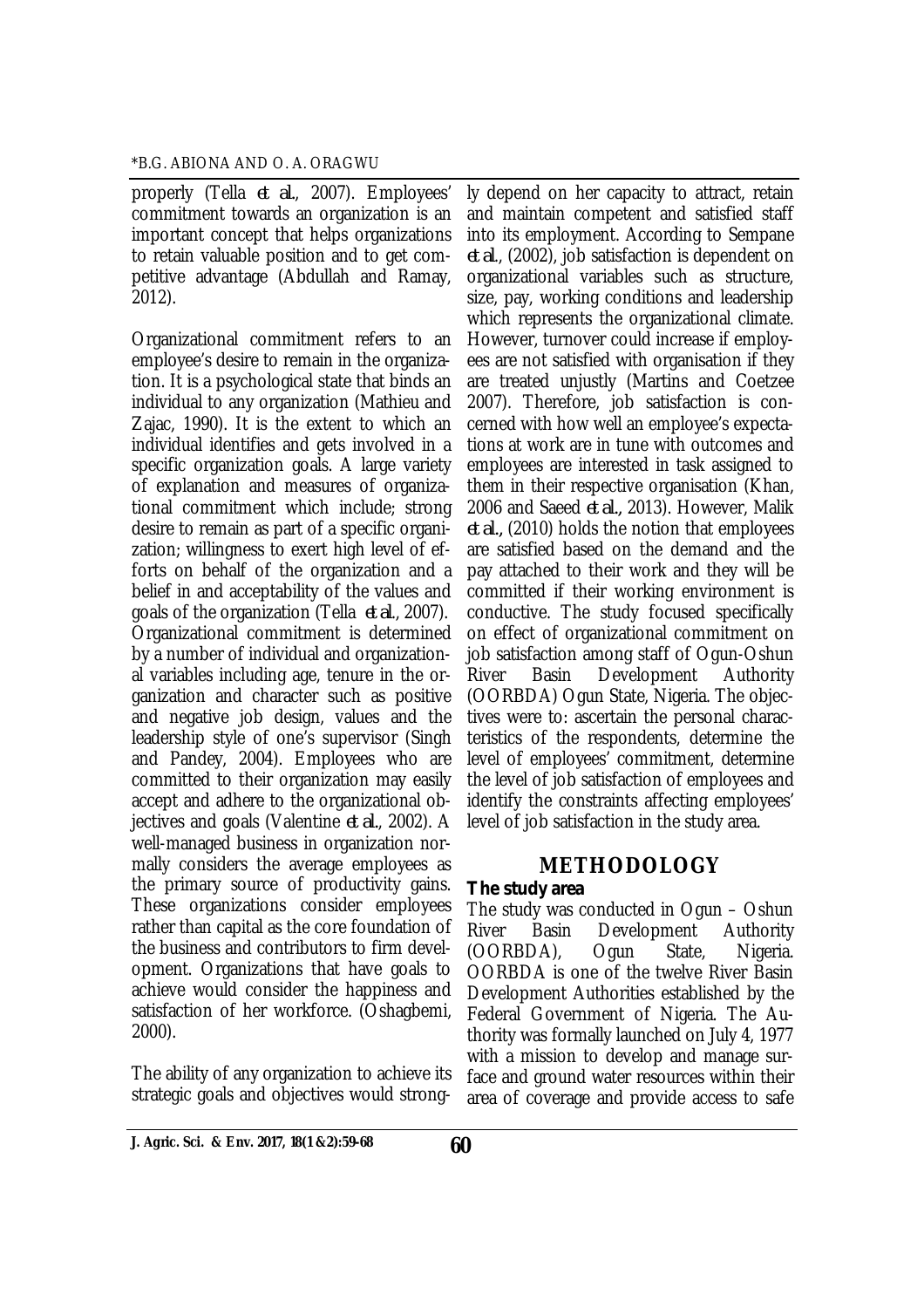and adequate water for domestic, industrial, food control and Agricultural purposes to enhance quality of life of the people and promote the socioeconomic development of the country.

### **Data Collection and Analyses**

The population of the study comprises of employees of Ogun–Oshun River Basin Development Authority (OORBDA) Ogun State, Nigeria. Stratified random sampling technique was used to select 110 out of 334 respondents in the study area. Data were obtained using a questionnaire structured into section to generate information about personal characteristics, constraints, organisational commitment and it effect on employee's job satisfaction. These were measured using 5 points likert scale including strongly agree, agree, undecided, disagree and strongly disagree rated 5, 4, 3, 2,and 1 respectively Descriptive and inferential statistics were used for data analysis.

### **RESULTS AND DISCUSSION** *Personal characteristics of respondents*

Table 1 shows the personal characteristics of the respondents. The results show the mean age of respondents in the study area was 42 years which implies that the respondents in the study area were still young to cope with any task given to them in the organisation. This result is similar to the findings of Isaac (2011) and FAO (1997) who reported that agricultural employees in the South Western part of Nigeria were in the age range of 30-40 years and also further supported by Oso (2010) who reported that more than half (55.2%) of the researchers in Oyo State were in the age range of 31 – 40 years. The results also revealed that majority (63.6%) of the respondents were male while 36.4% were female indicating that male staff were more than the female

staff in the studied organisation and the reason for this result may be attributed to the nature of their work. This result is in line with the findings of Julie (2013) who reported that men are more employed than women in almost every organization in Nigeria. It was discovered that most (64.5%) of the respondents were married while 32.7% were single. This results implies that most employees in the study area were responsible and also committed despite their responsibilities at home. This result is in line with that of Banmeke and Oose (2012) who opined that there were more married researchers in research Institutes which may be as a result of the tradition that encourage matured people to get married in this part of the world.

## *Level of employee's commitment*

Organizational commitment of the employees was explored during the course of study. Based on this, most organisational commitment identified were: punctuality to work (

=4.40), cooperation among colleagues to facilitate completion of tasks within the organization  $(x = 4.39)$ . This implies that employees in the studied organisation made themselves available and team together in carryout day to day ruining of the organisation. Also, Obligation towards the affairs of

the organization ( $x = 4.28$ ), support of the organization's goals and objectives  $\binom{x}{x}$  $=4.24$ ), employees loyalty towards the organization ( $x = 4.23$ ), prompt completion of tasks before deadlines ( $x = 4.22$ ), long working hours in the office ( $x = 4.21$ ). This results implies that most of the employees in the studied organisation were loyal and high-

**61 J. Agric. Sci. & Env. 2017, 18(1 &2):59-68**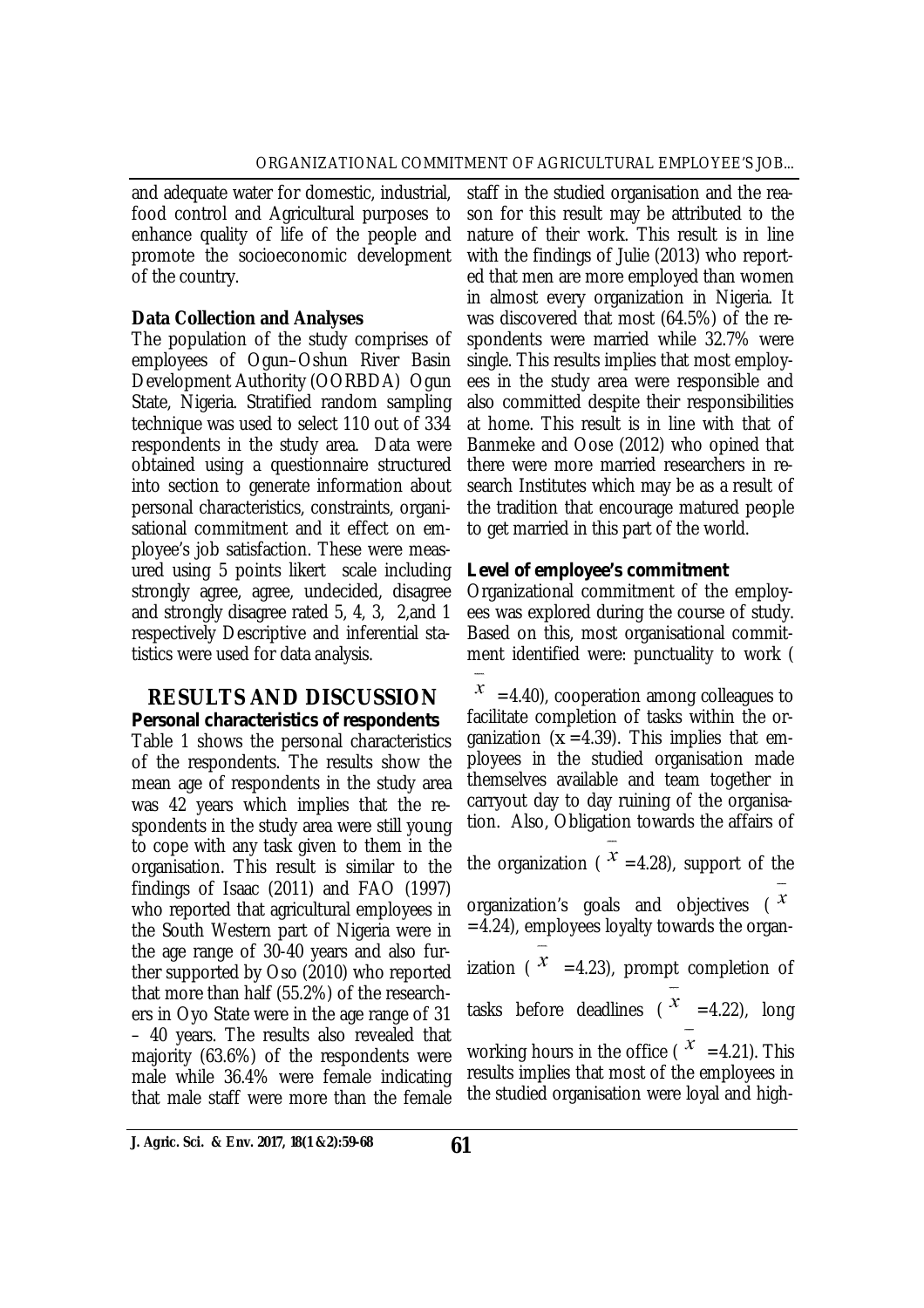ly committed with their work. It is worthy to note that most of the employees complete their task before deadlines and this had enhanced the imaged of the organisation. Also, other commitment indicators identified by the respondents were: committed to their organisation because of leadership roles (  $^{\star}$  =4.13), and employees work  $\,$  commitment while few (7.3%) of the emmore than expectation ( $x = 4.09$ ). This results is consistent with Steinhaus and Perry (1996) findings who was of the opinion that committed employees take pride in organizational membership, believe in the goals and values of the organization and therefore display high level of performance activity. In addition, the result implies that majority (92.7%) of the employees had high level of ployees had low commitment to their organization.

| <b>Variables</b>                           | <b>Frequency</b> | Percentage | <b>Mean</b> | S.D   |
|--------------------------------------------|------------------|------------|-------------|-------|
| Age                                        |                  |            |             |       |
| $<$ 30 years                               | 22               | 20.0       |             |       |
| 30-39                                      | 37               | 33.6       | 42 years    | 1.141 |
| 40-49                                      | 28               | 25.4       |             |       |
| $>50$                                      | 23               | 21.0       |             |       |
| <b>Sex</b>                                 |                  |            |             |       |
| Male                                       | 70               | 63.6       |             |       |
| Female                                     | 40               | 36.4       |             |       |
| <b>Marital status</b>                      |                  |            |             |       |
| Single                                     | 36               | 32.7       |             |       |
| Married                                    | 71               | 64.5       |             |       |
| Divorced /separated/widowed                | 3                | 2.7        |             |       |
| <b>Household size</b>                      |                  |            |             |       |
| $<$ 5                                      | 68               | 61.9       |             |       |
| $5-9$                                      | 42               | 38.1       | 4 persons   | 0.801 |
| <b>Academic qualification</b>              |                  |            |             |       |
| <b>SSCE</b>                                | 9                | 8.2        |             |       |
| <b>OND/NCE</b>                             | 15               | 13.6       |             |       |
| <b>HND</b>                                 | 23               | 20.9       |             |       |
| <b>BSc</b>                                 | 44               | 40.0       |             |       |
| Post graduate diploma                      | 8                | 7.3        |             |       |
| <b>Masters</b>                             | 11               | 10.0       |             |       |
| <b>Working experience</b>                  |                  |            |             |       |
| $<$ 5                                      | 58               | 52.7       |             |       |
| 5-9 years                                  | 28               | 25.5       |             |       |
| $10-14$ years                              | 11               | 10.0       |             |       |
| $15-19$ years                              | 13               | 11.8       | 15 years    | 1.036 |
| Income v                                   |                  |            |             |       |
| $\leq$ N $50,000$                          | 23               | 20.9       |             |       |
| N50.000-N99.000                            | 59               | 53.6       |             |       |
| Solingen (Field 199r000 2015               | 16               | 14.5       |             |       |
| $\mathbb{N}150,000$ and above              | 14               | 12.7       |             |       |
| J. Agric. Sci. & Env. 2017, 18(1 &2):59-68 | 62               |            |             |       |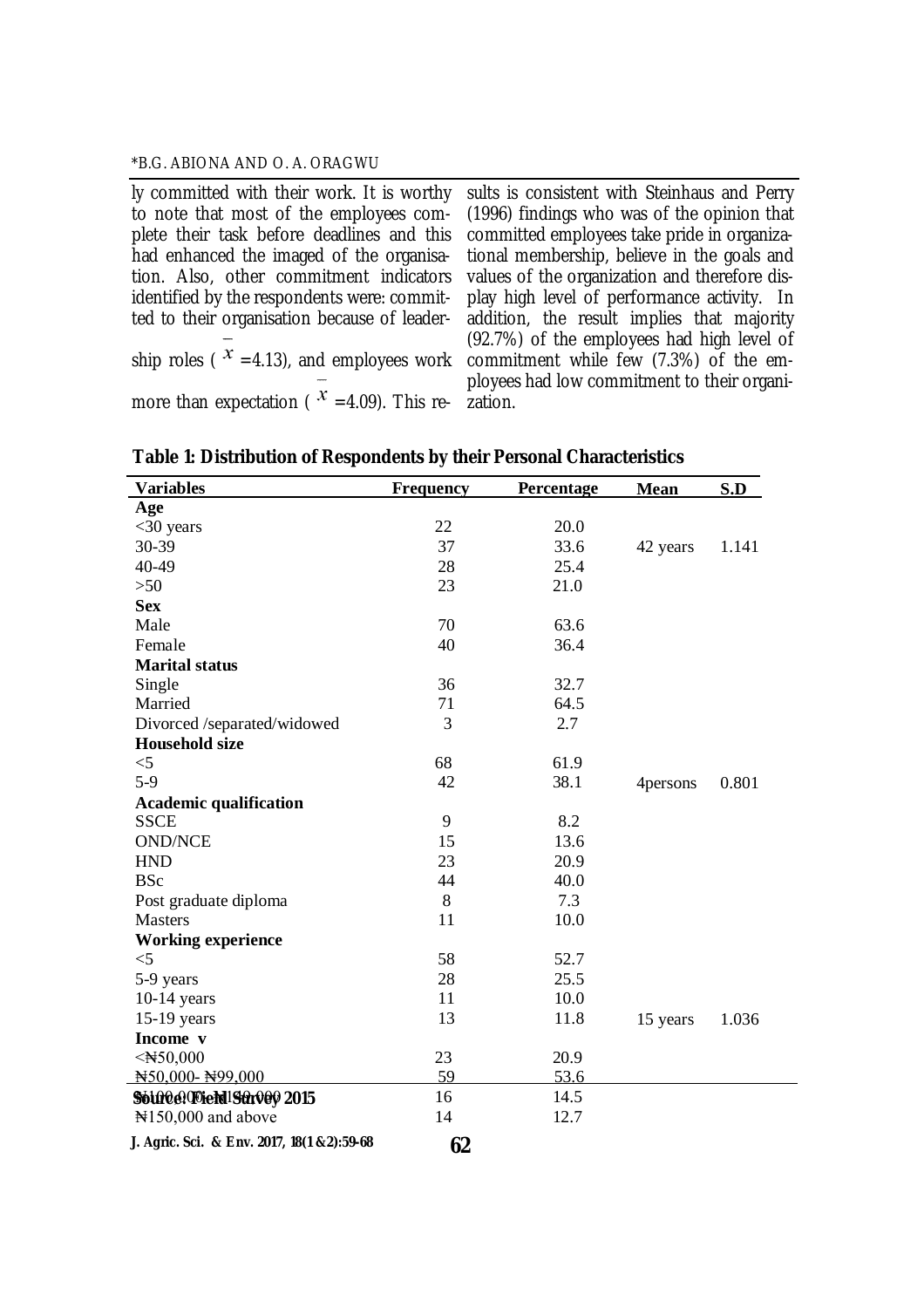| <b>Statements</b>                                                                                                                               | <b>Mean</b> | <b>SD</b> |
|-------------------------------------------------------------------------------------------------------------------------------------------------|-------------|-----------|
| I am always punctual to work.                                                                                                                   | 4.40        | 0.70      |
| I co-operate well with my colleagues to facilitate the completion of<br>tasks in the organization.                                              | 4.39        | 0.69      |
| I have a feeling of obligation towards the affairs of the organization.                                                                         | 4.28        | 1.00      |
| I am aware and in support of the organization's goals and objectives.                                                                           | 4.24        | 0.88      |
| This organization deserves my loyalty.                                                                                                          | 4.23        | 0.71      |
| I complete my assignments and task before deadlines.                                                                                            | 4.22        | 0.71      |
| Sometimes I work overtime in the office.                                                                                                        | 4.21        | 0.93      |
| I assume leadership roles whenever necessary.                                                                                                   | 4.13        | 0.77      |
| I am willing to put in a great deal of effort beyond that normally ex-<br>pected in order to help this organization to be successful.           | 4.09        | 0.88      |
| I really care about the fate of this organization.                                                                                              | 4.08        | 0.88      |
| This organization really inspires the best in me in the way of job per-<br>formance.                                                            | 4.02        | 0.87      |
| I really feel as if this organization's problems are my own.                                                                                    | 3.99        | 0.88      |
| I talk about this organization to my friends as a great organization to<br>work for.                                                            | 3.85        | 0.96      |
| I am proud to tell others that I am part of this organization.                                                                                  | 3.83        | 1.16      |
| I would accept almost any type of job assignment in order to keep<br>working for this organization.                                             | 3.81        | 0.88      |
| I find that my values and the organization's values are very similar.                                                                           | 3.69        | 0.99      |
| Even if it were to my advantage, I do not feel it would be right to<br>leave the organization                                                   | 3.40        | 1.29      |
| One of the major reasons I continue to work for this organization is<br>that leaving would require a considerable amount of personal sacrifice. | 3.22        | 1.27      |
| For me, this is the best of all organizations for which to work.                                                                                | 3.15        | 1.30      |
| Other organizations may not match the overall benefits I get in my<br>current place of work.                                                    | 3.01        | 1.30      |

#### ORGANIZATIONAL COMMITMENT OF AGRICULTURAL EMPLOYEE'S JOB...

## **Table 2: Distribution of the respondents by employee's commitment**

 *High employees commitment level = 102(92.7%) Low employees commitment level =8(7.3%)*

**Source: Field Survey 2015 Note:** S.D= Standard deviation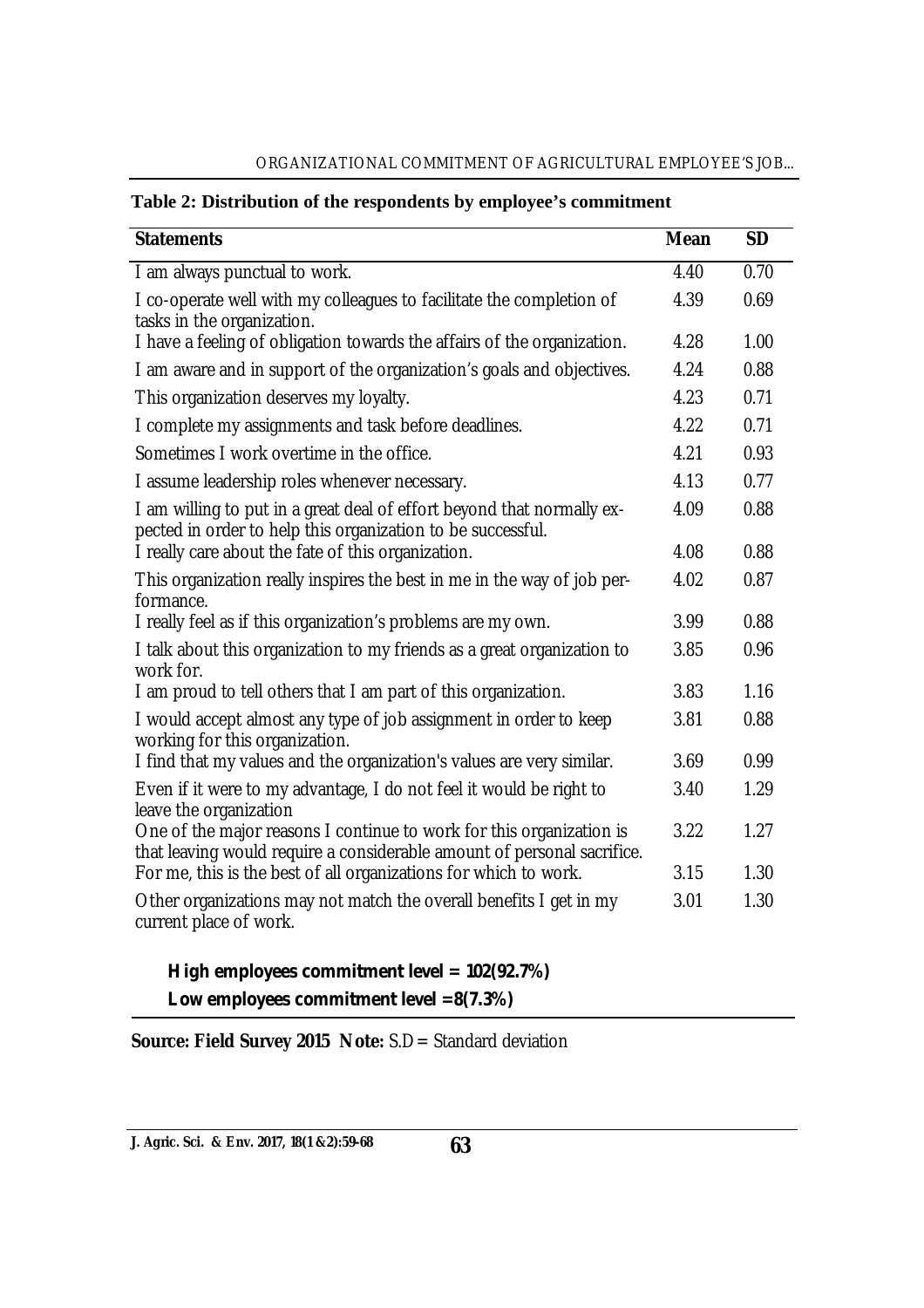| Level of employee's job satisfaction                                                                                                                                                                                                                                                                                     | superior officers ( $x = 3.85$ ) was one of the                                                                                                                                               |
|--------------------------------------------------------------------------------------------------------------------------------------------------------------------------------------------------------------------------------------------------------------------------------------------------------------------------|-----------------------------------------------------------------------------------------------------------------------------------------------------------------------------------------------|
| The results in Table 3 shows employees'                                                                                                                                                                                                                                                                                  | factors that increases employees job satisfac-                                                                                                                                                |
| level job satisfaction in the studied organisa-                                                                                                                                                                                                                                                                          | tion This result is in line with Abiona et al.,                                                                                                                                               |
| tion. Employees were satisfied because they                                                                                                                                                                                                                                                                              | (2014) which indicates that level of relation-                                                                                                                                                |
| had opportunities for advancement and                                                                                                                                                                                                                                                                                    | ship among employees allows them to work                                                                                                                                                      |
| promotion ( $x = 4.02$ ). This result implies                                                                                                                                                                                                                                                                            | efficiently and effectively which improves                                                                                                                                                    |
| that promotion is one of the key factors of<br>employee's satisfaction. That is if an em-<br>ployees is been deprived of been promoted<br>this can lead to dissatisfaction. Also, other<br>indicators for their satisfaction were: right                                                                                 | their behaviour in the studied organization.<br>Similarly, most of the employees were also<br>satisfied because their opinion/input count-<br>ed ( $x = 3.75$ ), and had detailed information |
| to leave bonus ( $x = 4.01$ ), since bonus is a                                                                                                                                                                                                                                                                          | about task at hand ( $x = 3.75$ ). This result                                                                                                                                                |
| right not a privileged and this will increase                                                                                                                                                                                                                                                                            | however implies that majority (80%) of the                                                                                                                                                    |
| the rate at which they are attached to their                                                                                                                                                                                                                                                                             | employees had high level of satisfaction                                                                                                                                                      |
| work. More so, cordial relationship among                                                                                                                                                                                                                                                                                | while few (20%) had low level of satisfaction                                                                                                                                                 |
| $\mathcal{L}$ $\mathcal{L}$ and $\mathcal{L}$ and $\mathcal{L}$ and $\mathcal{L}$ and $\mathcal{L}$ and $\mathcal{L}$ and $\mathcal{L}$ and $\mathcal{L}$ and $\mathcal{L}$ and $\mathcal{L}$ and $\mathcal{L}$ and $\mathcal{L}$ and $\mathcal{L}$ and $\mathcal{L}$ and $\mathcal{L}$ and $\mathcal{L}$ and $\mathcal$ | on their job.                                                                                                                                                                                 |

colleagues (  $^x$  =3.86) and interaction with

| Table 3: Distribution of respondents by job satisfaction |
|----------------------------------------------------------|
|----------------------------------------------------------|

| <b>Job Satisfaction statements</b>                                                                        | <b>Mean</b> | <b>SD</b> |
|-----------------------------------------------------------------------------------------------------------|-------------|-----------|
| There are opportunities for advancement and promotion                                                     | 4.02        | 1.17      |
| Employees are allowed to observe leave period as at when due                                              |             | 1.26      |
| Relationship with co-workers is cordial.                                                                  | 3.86        | 1.18      |
| It is easy to relate with the supervisor.                                                                 | 3.85        | 1.12      |
| Employees are encouraged to make inputs with regards to their job.                                        | 3.75        | 1.16      |
| Employees are given sufficient instructions on how to go about their work.                                | 3.75        | 1.10      |
| Employees find delegated responsibilities interesting.                                                    | 3.63        | 1.17      |
| Employees are allowed autonomy in discharging their duties.                                               | 3.62        | 1.14      |
| Disciplinary procedure is well outlined and communicated to all.                                          | 3.61        | 1.17      |
| My work environment is conducive.                                                                         | 3.55        | 1.38      |
| Workload and stress is minimal.                                                                           | 3.54        | 1.06      |
| Appropriate in-service education program leading to promotions are available.                             | 3.52        | 1.31      |
| My participation in decision making enhance my ability to perform.                                        | 3.49        | 1.24      |
| If I get better option I am willing to leave this organization immediately.                               | 3.46        | 1.39      |
| I am given the opportunity to attend workshops, seminars and conferences to expand<br>my knowledge.       | 3.46        | 1.27      |
| The organization provides the equipment and resources necessary for me to execute<br>my responsibilities. | 3.32        | 1.23      |
| I am generally satisfied with the leadership style in my organization.                                    | 3.26        | 1.36      |
| 7Incentives availability is satisfactory.                                                                 |             | 1.34      |
| Bonus, compensation and other fringe benefits are distributed evenly.                                     | 2.65        | 1.39      |
| I am satisfied with the totality of my salary package.<br>High Job satisfaction level 88(80.0%)           | 2.40        | 1.40      |
| Low Job Satisfaction level 22(20.0%)                                                                      |             |           |
| Source: Field Survey 2015                                                                                 |             |           |
| S.D = Standard deviation<br>Note:                                                                         |             |           |

**64 J. Agric. Sci. & Env. 2017, 18(1 &2):59-68**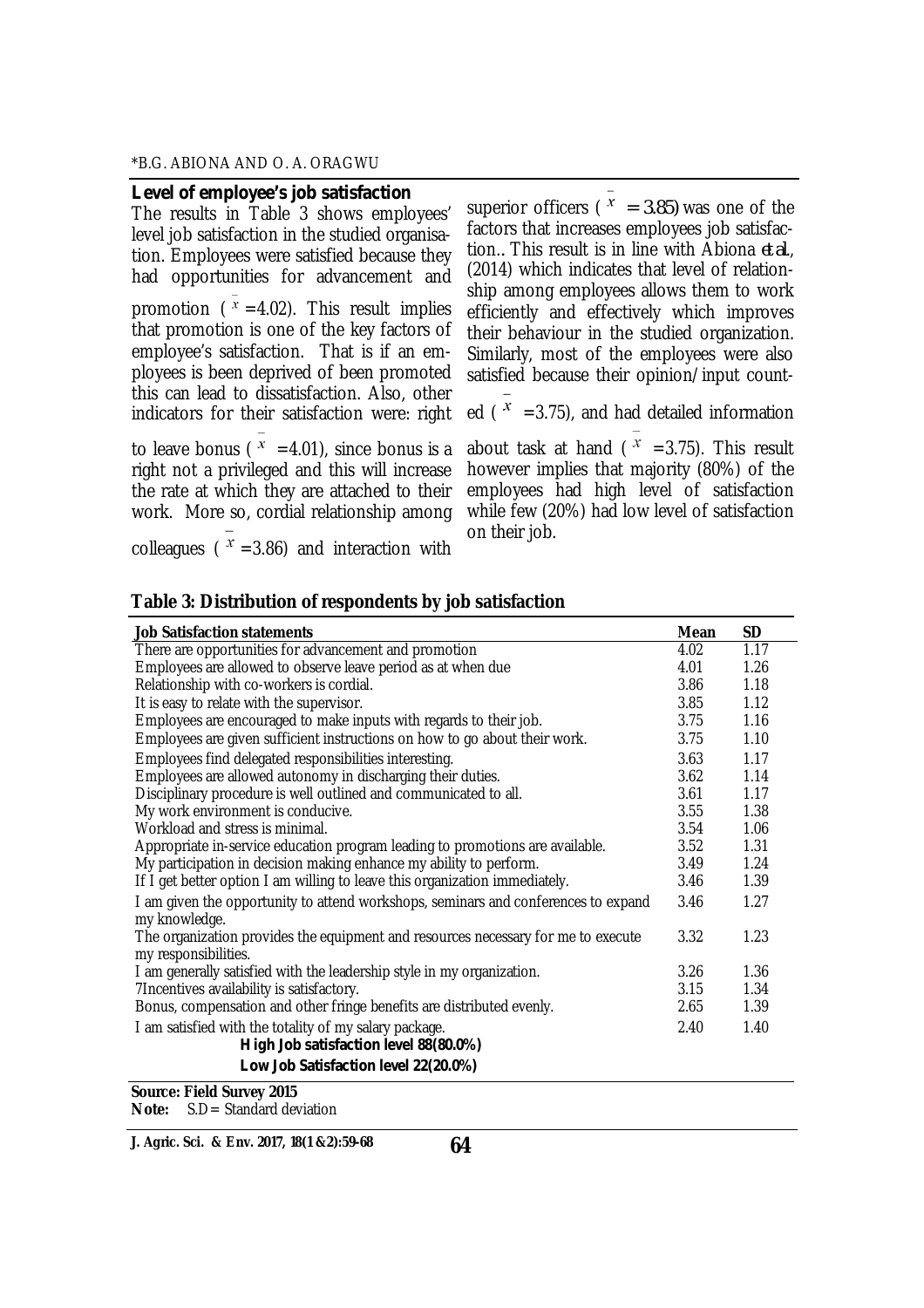| Constraints to employees' job satisfac-<br>tion<br>Table 4 shows respondents views on the<br>major constraints to their job satisfaction.<br>Major constraints identified were: absence<br>of leave allowance or bonus ( $x = 2.48$ ), un-<br>fair and inconsistent compensation $(x^x)$<br>$=$ 2.46). If employees were denied of bonus<br>and not well compensated especially after<br>completion of task, this might reduce the<br>moral and zeal in completion of subsequent<br>task. Also, inadequate infrastructural facili-<br>ties to work with ( $x = 2.37$ ), absence of<br>insurance scheme for employees ( $x = 2.28$ ) | $=$ 2.23) were one of the major constraints<br>affecting employees commitment and satis-<br>faction. This result implies that if the organi-<br>zational climate is not conducive for staff to<br>work, this will not only affect the task at<br>hand but will automatically soil the image of<br>the organisation This result is in line with<br>Adeniji (2011) who opined that if employees<br>who are not well trained, will definitely affect<br>the organization mandate. Other constraints<br>identified were inability to use personal dis-<br>cretion ( $x = 2.20$ ), delay in salaries ( $x = 2.20$ )<br>$=$ 2.09), lack of respect and cooperation from<br>co-workers ( $x = 2.05$ ) and denial of promo- |
|-------------------------------------------------------------------------------------------------------------------------------------------------------------------------------------------------------------------------------------------------------------------------------------------------------------------------------------------------------------------------------------------------------------------------------------------------------------------------------------------------------------------------------------------------------------------------------------------------------------------------------------|---------------------------------------------------------------------------------------------------------------------------------------------------------------------------------------------------------------------------------------------------------------------------------------------------------------------------------------------------------------------------------------------------------------------------------------------------------------------------------------------------------------------------------------------------------------------------------------------------------------------------------------------------------------------------------------------------------------------|
| and inadequate training opportunities ( $x$                                                                                                                                                                                                                                                                                                                                                                                                                                                                                                                                                                                         | tion ( $x = 2.04$ ).                                                                                                                                                                                                                                                                                                                                                                                                                                                                                                                                                                                                                                                                                                |
|                                                                                                                                                                                                                                                                                                                                                                                                                                                                                                                                                                                                                                     |                                                                                                                                                                                                                                                                                                                                                                                                                                                                                                                                                                                                                                                                                                                     |

|              | Table 4: Distribution of the respondents by various constraints affecting their job |
|--------------|-------------------------------------------------------------------------------------|
| satisfaction |                                                                                     |

| <b>Statements</b>                                                  | Mean | SD.  |
|--------------------------------------------------------------------|------|------|
| No leave bonus/allowance.                                          | 2.48 | 1.23 |
| Compensation and benefits systems are not fair and consistent.     | 2.46 | 1.23 |
| Inadequate infrastructural facilities to work with.                | 2.37 | 1.10 |
| There is no insurance scheme for employees.                        | 2.28 | 1.24 |
| Opportunities for training are low.                                | 2.23 | 1.11 |
| My work does not allow for use of my own discretion.               | 2.20 | 1.07 |
| Salaries are not paid on time.                                     | 2.09 | 1.13 |
| Lack of respect and cooperation from co-workers.                   | 2.05 | 1.07 |
| Low promotion opportunities.                                       | 2.04 | 1.04 |
| Supervisors are not approachable.                                  | 1.98 | 1.04 |
| Managers do not provide feedback on employees' evaluation and per- | 1.94 | 1.06 |
| formance.                                                          |      |      |
| Delegated responsibilities are challenging to me.                  | 1.91 | 1.01 |
| My workload is often increased because my colleagues are not doing | 1.85 | 1.00 |
| their jobs properly.                                               |      |      |
| Too much time spent in meetings keep me from putting my best in    | 1.78 | 0.99 |
| my job.                                                            |      |      |

**Note: Field survey, 2015**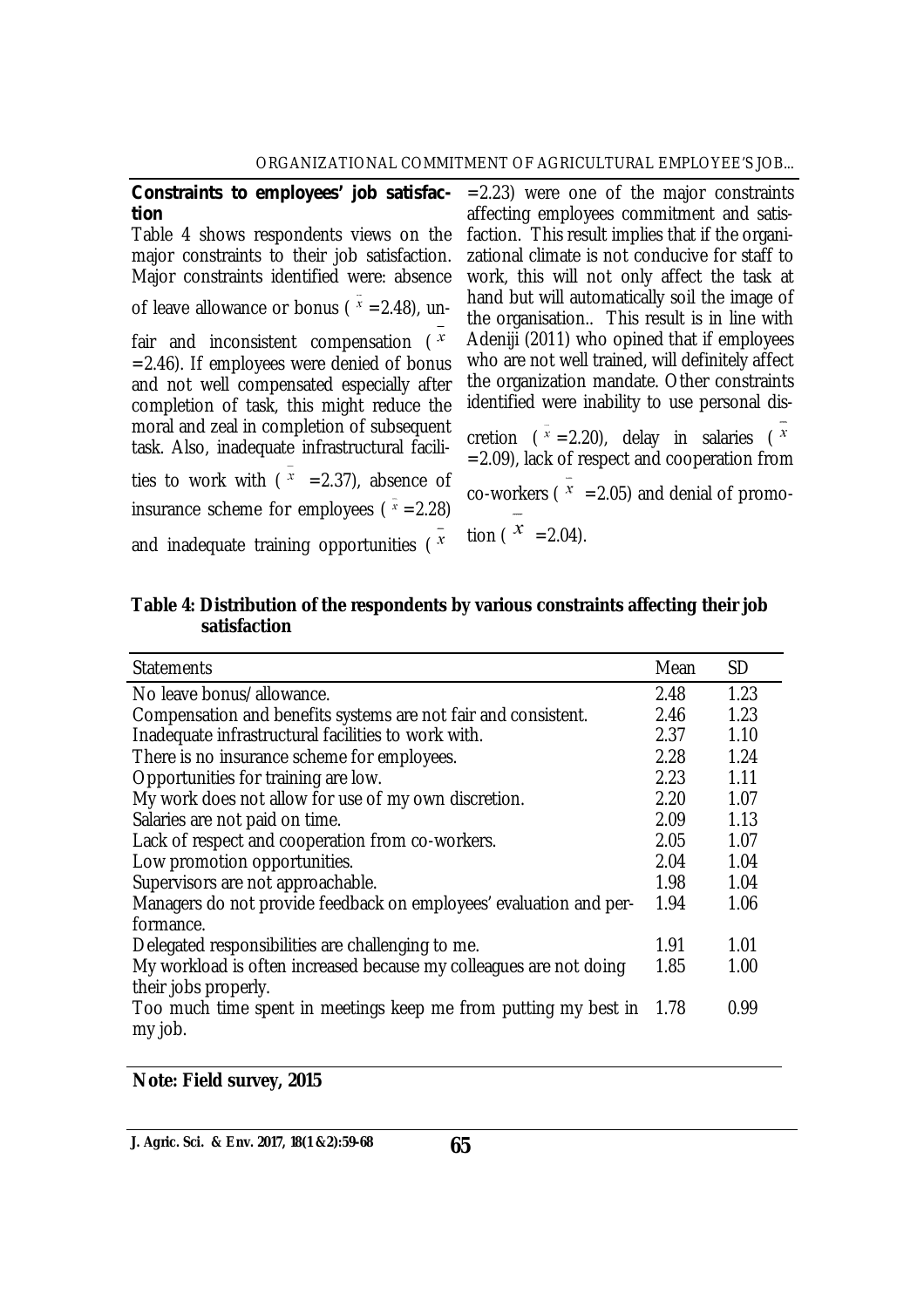#### *Test of the relationship between respondent's personal characteristics and their job satisfaction*

The result of the correlation analysis in Table 5 reveals that significant relationship existed between income  $(r=0.035, p< 0.05)$ and employee's job satisfaction. This implies that employees with higher income are likely to be satisfied with their job unlike employees with low income. This result is however contrary to the findings of Brown *et al.,* (2007) who reported that job satisfaction is low with high and low salaries and it is highest with the medium range salary. Shields and Word (2001) also opined that if high salary does not come in parallel with positive job characteristics, the employees will be disappointed and the salary will have a negative effect on the satisfaction and happiness of the workers. Also, significant relationship existed between employees commitment (r=0.417, p< 0.05), constraints faced ( $r=0.528$ ,  $p<0.05$ ) by employees and

job satisfaction The result of the Chi- square analysis in Table 5 also shows that a significant association exists between respondent's sex  $(y2=55.12, p< 0.05)$  and their job satisfaction. This result is however contrary to the findings of Castillo *et al*, (1999) as well as that of Nestor and Leary(2000) who reported that gender is not related to job satisfaction. Significant relationship was also found between marital status ( $\chi$ 2=241.40, p< 0.05) and job satisfaction. This result is consistent with the study of Bowen *et al*, (1994) as well as that of Fetsch and Kennington, (1997) which indicated that a relationship exists between marital status and job satisfaction, reporting that married or divorced agents are more satisfied with their jobs than remarried, never married, or widowed agents. However the findings on sex and marital status are contrary to those of Mohammad(2013) who reported that gender and marital status do not play any significant role in determining the level of employee's job satisfaction.

| <b>Variables</b>         | $\chi^2$                 | R                        | Df             | $P - value$ | <b>Decision</b> |
|--------------------------|--------------------------|--------------------------|----------------|-------------|-----------------|
| <b>Sex</b>               | 55.12                    | $\overline{\phantom{0}}$ |                | 0.04        |                 |
| Marital status           | 241.40                   |                          | 5              | 0.00        |                 |
| Income                   | $\overline{\phantom{a}}$ | 0.035                    | -              | 0.02        |                 |
| Constraints              | $\overline{\phantom{a}}$ | 0.528                    | $\blacksquare$ | 0.00        | S               |
| Employee's<br>commitment | $\overline{\phantom{0}}$ | 0.137                    |                | 0.03        |                 |

**Table 5: Relationship between respondents' personal characteristics and their job satisfaction**

#### **Source: Field Survey 2015**

Note:  $r =$  correlation coefficient,  $\gamma^2 =$  Chi square values P -value is significant at 0.05 level of significance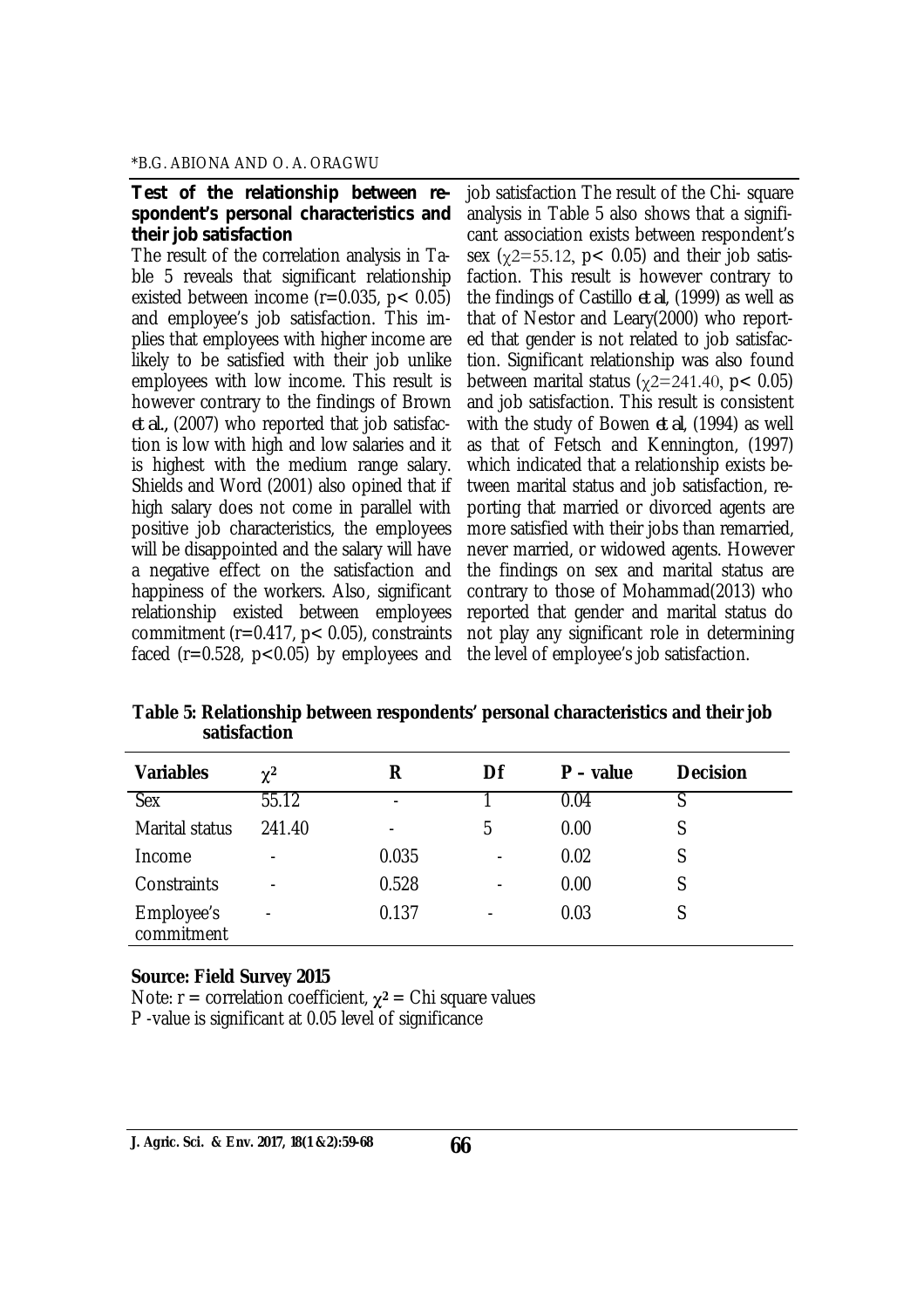## **CONCLUSION AND RECOMMENDATIONS**

The study concluded that employees were committed to their organisation because of their punctuality to work and cooperation among them that enhance completion of tasks at hand. It was also discovered that employees were satisfied because they had opportunities for advancement and promotion and cordial relationship with the organisation enhance their commitment. The study revealed that employee's commitment was high in the studied location. Due to the commitment of the employees towards their organisation, it is expedient that organisation should be able to manage various constraints affecting job satisfaction of their employees by providing adequate facilities that will enable them to work better in attainment of organisational goals.

## **REFERENCES**

**Abdullah., M.I. Ramay,** 2012. Antecedents of Organizational Commitment: A Study of Banking Sector of Pakistan. Serbian Journal of Management, 7 (1): 89-102.

**Abiona, B.G., Ajayi, M.T., Fapojuwo, O.E.** 2014: Influence of managerial behaviour on agricultural employees' job performance. *Journal of extension system*, 32(2):13-20.

**Adeniji, G. A** 2011. Assessment of Organizational Conflict in Agricultural Research Institutes in Oyo State, Nigeria Unpublished M.Agric. Thesis submitted to the Department of Agricultural Extension and Rural Development, Federal University of Agriculture, Abeokuta, Ogun State, Nigeria.

**Banmeke, T.O.A., Oose, M.O.** 2012. Assessment of Usage of Social Network Tools (SNTs) by Agricultural Researchers in South West Nigeria, *Communication of the*  *IIMA*, 12(2):35-50

**Brown, G., Gardner, J.,Oswald, A.,and Qian, J**. 2007. Does Wage Rank Affect Employees' Well-Being?" Industrial Relations, 2008, 47(3), 355-389.

**Castillo, J. X., Conklin, E. A., and Cano, J.** 1999. Job satisfaction of Ohio agricultural education teachers. Journal of Agricultural Education, 40(2), 19- 27.

**FAO**, 1997. Review of the State of World Aquaculture. FAO Fisheries Cir. 886 (Rev.1)

**Issac, B.O.** 2011. Information and Communication Technology as drivers of growth: experience for selected scale producer in rural south west. Ibadan, Nigeria. Unpublished M. Agric. Thesis submitted to the Department of Agricultural Extension and Rural Sociology, University of Ibadan, Nigeria.

**Julie, M.** 2013. Women and the workplace, *Mediterranean Journal of Social Sciences*. 6(2):118- 125 .

**Khan, A.** 2006. Performance Appraisal's Relation with Productivity and Job Satisfaction, Journal of Managerial Sciences, 1(2):114 -155

**Malik.** 2010. Motivation factors at university of Baluchistan. Serbian Journal of Management.

**Martins, N., Coetzee, M.** 2007. 'Organizational culture, employee satisfaction, perceived leader emotional competency and personality type: An exploratory study in a South African engineering company', South African Journal of Human Resource Management,5(2): 20–32.

**67 J. Agric. Sci. & Env. 2017, 18(1 &2):59-68**